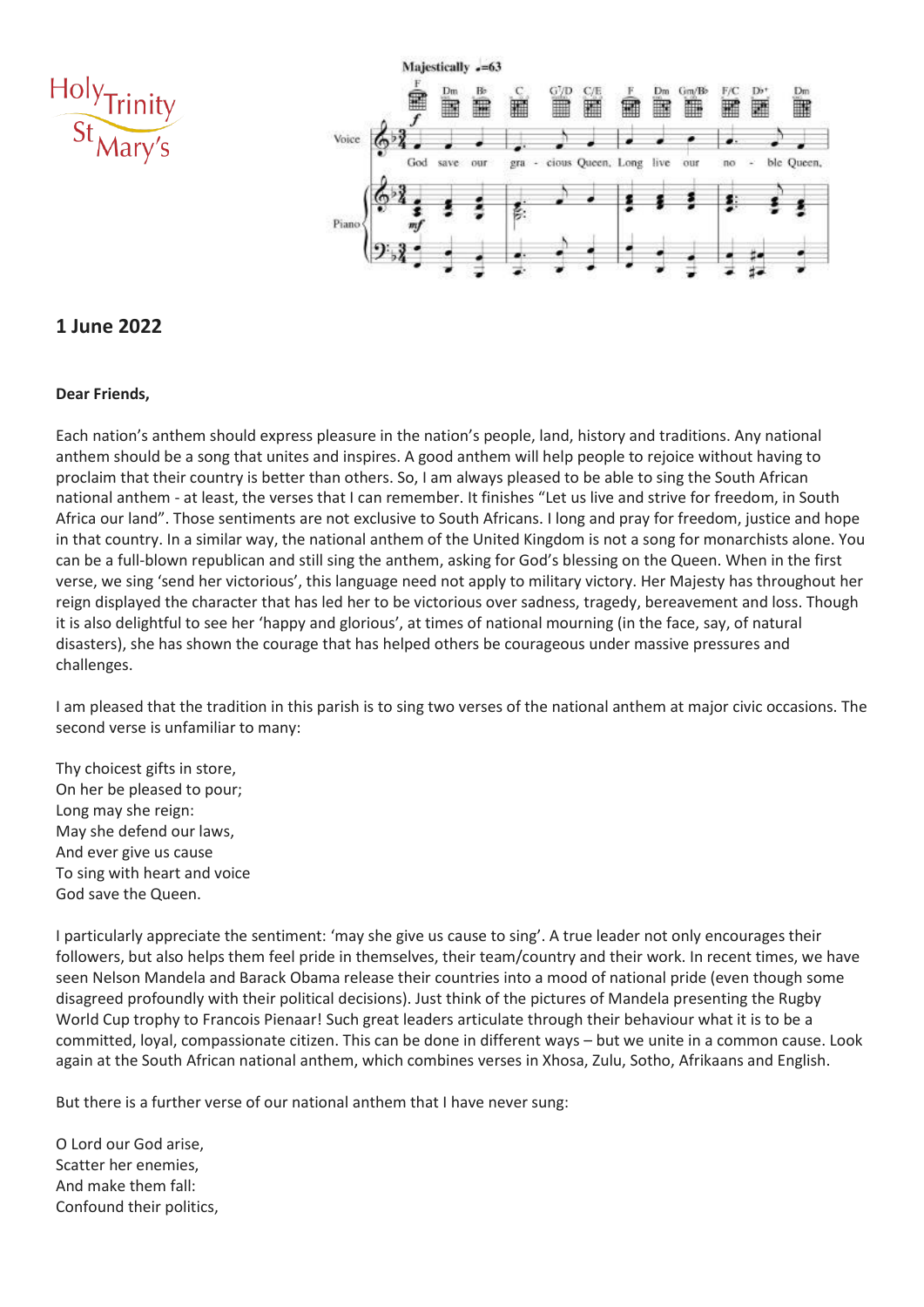Frustrate their knavish tricks, On Thee our hopes we fix: God save us all.

The language clearly moves into one of opposition. This verse is less about the delights of the homeland; it is more about thwarting enemies. It takes a tone that 'we are right' because 'they are wrong'. That sentiment is distinctly unattractive. I do not find it difficult to sing the hymn 'Jerusalem' as the final lines are as applicable to any country as they are to England:

Till we have built lerusalem In England's green and pleasant land.

Our national anthem is a prayer: a prayer for God to bless the Queen - and through blessing the Queen, we are praying for all her subjects - and in praying for them, we are praying that they will "build Jerusalem" wherever they go, in whatever they do. The ripples of blessing can continue to spread outwards. **Robert** 

# Sunday Worship . 5th June 2022

## **HOLY TRINITY**

**10am Sung Eucharist Sermon by Ben Cahill-Nicholls** Acts 2.1-21: Romans 8.14-17 John 14.8-17

# **ST MARY'S**

**8am BCP Holy Communion Led by Rod Pierce** 

10:30am Holy Communion **Led by Robert Cotton** 

Acts 2.1-21: Romans 8.14-17 John 14.8-17

# Midweek Holy Communion . Wednesdays . 12 noon

(except the 2nd Wednesday of the month)

**SERVICE SHEETS FOR ALL SERVICES CAN BE FOUND ONLINE HERE** 

Daily Morning Prayer on Zoom 8.30am (9.30 Saturday)

6pm Jubilee Evensong

Preacher Rev. Rona Stuart-Bourne

CLICK ON THE TITLE OF THE **SERVICE FOR LINKS TO ZOOM AND YOUTUBE** 

**INSTRUCTIONS CAN BE FOUND HERE**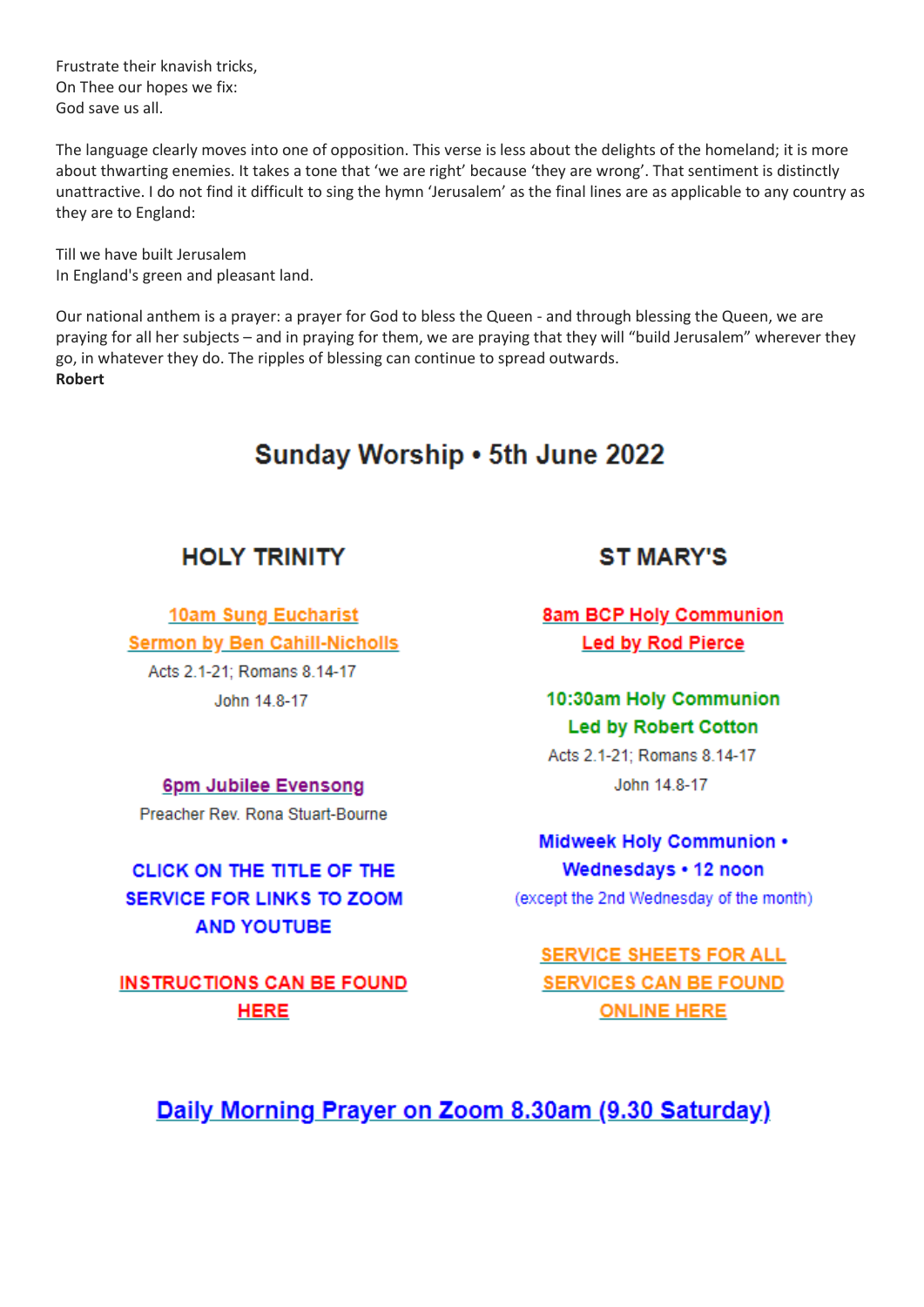

### **Food Bank Sundays**

We continue to support the work of the North Guildford Food Bank and the next collection at Holy Trinity is on **Sunday 5th June.** Food Bank Sundays are usually on the first Sunday of the month; a list of dates up to October 2022 can be found on the noticeboard at the back of the church.

If you are not going to be in church on one of these Sundays or would like to deliver your own bag, please take it either to St Clare's, Park Barn on a Monday morning between 9.30 and 11.30, when donations are sorted, and packed, or to the drop-off point at Sainsbury's in Burpham.

Alternatively please contact Mara Uzzell (07449 516024) and I will be happy to collect and deliver to St Clare's for you.

In addition to store cupboard items, particularly tinned items, toiletries for men and women, female sanitary products, nappies and household cleaning products are also welcome. A list of 'most needed' items are updated weekly at the drop-off point at Sainsbury's Burpham and on the Facebook page for North Guildford Food Bank.

If you prefer to make a financial donation, details can be found on the NGFB website http://northguildfordfoodbank.co.uk/food-donations/. If you are interested in finding out more about volunteering opportunities at the Food bank please email volunteers@ngfoodbank.co.uk.

Please remember the clients of the Food bank in your prayers and continue to support NGFB with your donations. Thank you. Mara Uzzell

### **Vacancies**

Abbot's Hospital has 2 vacancies for one-bedroom flats. One is for a single person, and the other may suit a couple or a single.

To be considered for a flat, applicants must meet the following criteria:

- be at least 60 years of age
- be born in the Borough of Guildford or have lived in the Borough for specified periods
- be eligible to receive Housing Benefit or Universal Credit